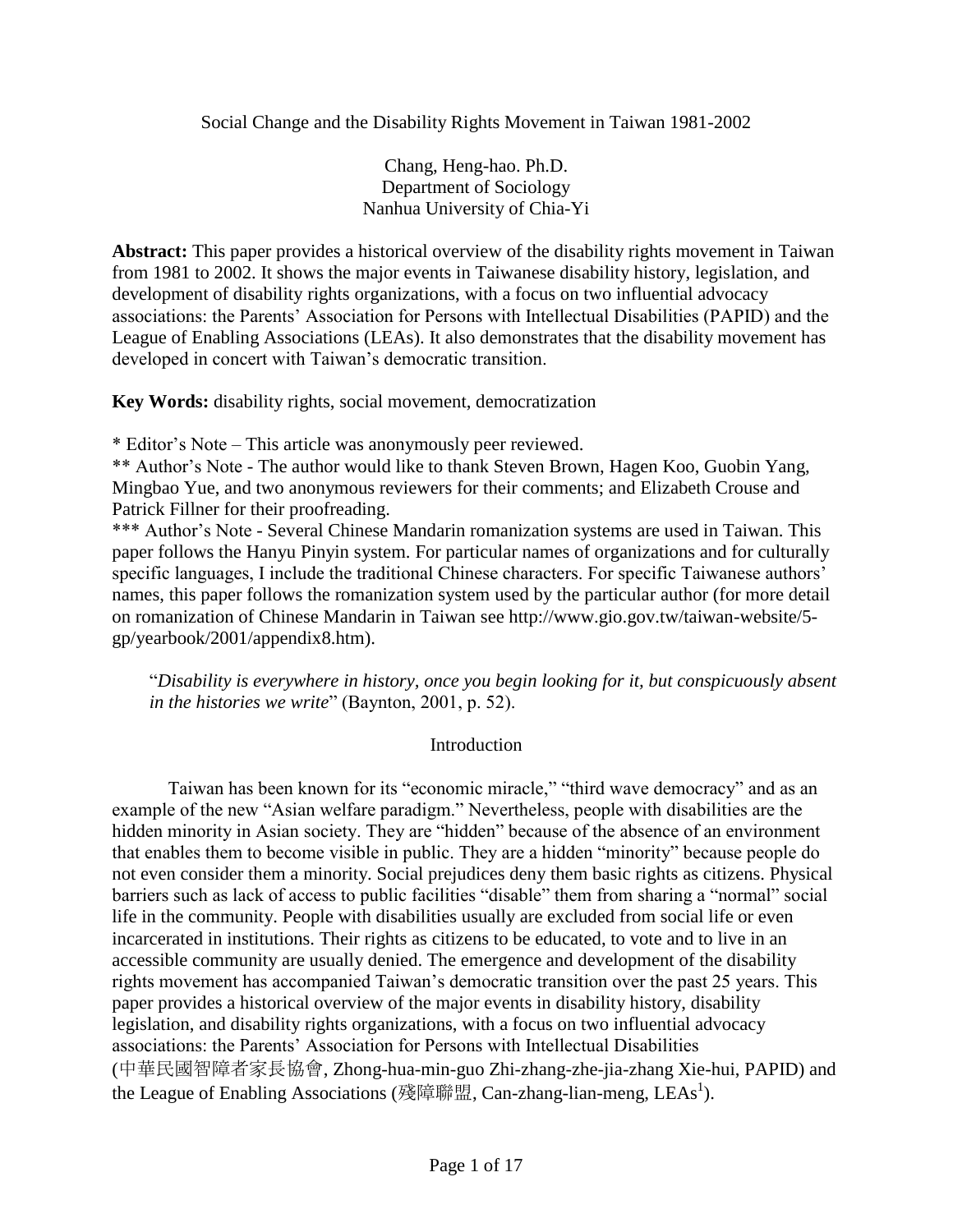Few studies have been done on the history of disability in Taiwan. This research therefore integrates secondary resources and interviews in order to reconstruct the history of the Taiwanese disability rights movement. The narrative I provide is a partial history, constructed on the basis of diverse sources and some interviews that I conducted in 2003. I used United Daily News Index to trace all newspaper articles related to disability rights from the 1980s to 2002. I also collected newsletters and magazines from various disability rights advocacy organizations. Other printed materials include autobiographies of disability rights activists, journal articles written in Mandarin, governmental reports and reports from NGOs. In addition, I interviewed 38 disability rights activists from various related NGOs, selected through snow-ball sampling from the list obtained from PAPID. The small number of selective interviews has a limited representational value, but the interviews are used mainly to provide personal views to supplement information drawn from secondary materials.

I start with a general introduction to disability issues in Taiwan. In the main body of this paper, I divide the history of the disability rights movement into three time periods: (1) The emergence of the movement (1981-1987); (2) The Alliance and Institutionalization of the Disability Rights Social Movement Organizations (1988-1992), and (3) Engaging in public policies  $(1993 \text{ to } 2002)^2$  (Ma, 1995; Hsieh 1997; and Hsiao & Sun 2000).

#### The Language, Philosophy, and History of Disability Prior to 1980

Few historical studies focus on social perceptions of disability and attitudes toward disabled people in East Asian countries. Emma Stone (1999) analyzed Chinese writings and showed that the general term referring to people with disabilities is 殘廢, can-fei. This is a combination of two characters: "can" means "disability" and "fei" means "useless and worthless." In other words, people with disabilities are linguistically marked as useless and worthless. After the 1980s people in China started to use "殘疾," can-ji, to replace can-fei. "Ji" means illness. The meaning changed from defining people with disabilities as useless to defining disability as a medical condition (Stone, 1996, p. 136).

The semiotic transition in language took a different trajectory in contemporary Taiwan. In 1980 殘障can-zhang, (disabled and impaired) was used in the first disability-related law, the Can-zhang Welfare Law. A 1997 revision of this law renamed can-zhang to 身心障礙者, shenxin zhang-ai zhe, people with mental and physical disabilities, or zhang-ai zhe, people with disabilities. It adapted the "people first language" of international disability rights advocacy to add "zhe," people. After years of disability rights advocacy, can-fei (disabled and useless) is seldom used in everyday life anymore. Can-zhang and zhang-ai zhe are now used interchangeably in Taiwan.

Defining disabled people as useless can also be found in Confucian philosophy. In *Li Chi (Book of Rites)* Li Yun, Section One, it suggests that in the ideal society, the Grand Union, (Da-Tong Shi-Jie) is realized:

"When the Grand course was pursued, a public and common spirit ruled all under the sky; they chose men of talents, virtue, and ability; their words were sincere, and what they cultivated was harmony…They showed kindness and compassion to widows, orphans, childless men, and those who were disabled by disease, so that they were all sufficiently maintained. Males had their proper work, and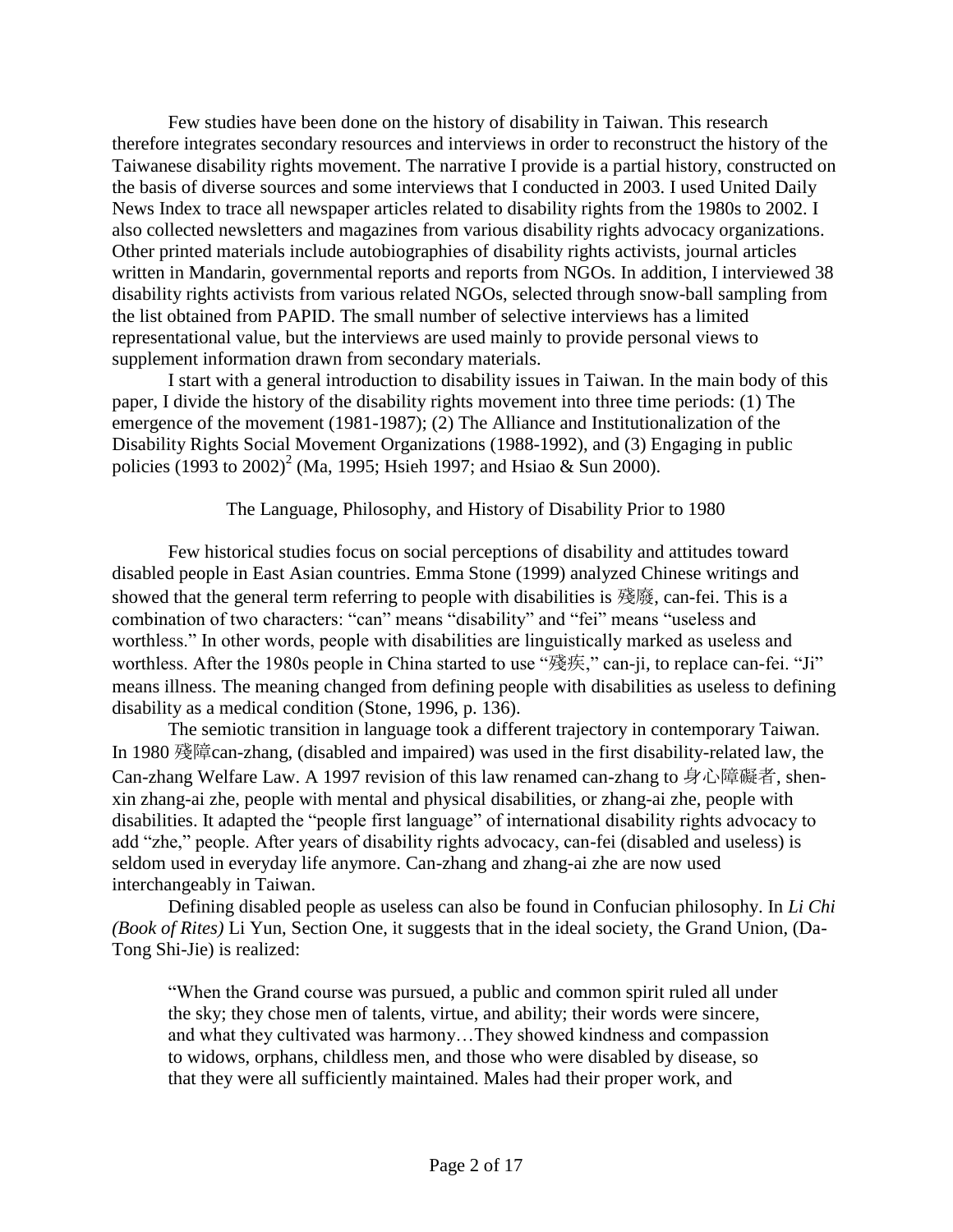females had their homes" (Li Chi, Li Yun Section 1, p. 365, translated by Legge 1967).

In this ideal society (Grand Union), men work according to their abilities, women stay at home doing housework and the marginalized groups (widows, orphans and people with disabilities) are taken care of. It also presumes, however, that people with disabilities are not capable of taking care of themselves, and need to be "maintained" by others.

This discourse from *Li Chi* is constantly quoted in the Taiwanese disability rights movement in two different ways. First, it is used as a symbol of the cultural tradition that it is the government's responsibility to take care of people with disabilities (Chiu, 1998). Second, Liu (1982) argues that it is also a charity paradigm. Traditional Chinese culture sees people with disabilities as useless and needing to be taken care of by society, and does not see that people with disabilities are capable of making a living by themselves. Liu argues that we have to show society that people with disabilities are not useless and are capable of working (1982, pp. 209- 210).

Before the 1980s, people with disabilities received limited governmental support. The ideology of public policy assumed that families and good-will non-profit organizations (NPOs) were responsible for caring for and supporting people with disabilities. The government would intervene only when "their family cannot take care of them."<sup>3</sup> Before 1981, institutions for people with disabilities were mostly private organizations, primarily in Northern Taiwan. The quality of service in these private institutions varied and some of them were questionable (Ma, 1995). As revealed by Humanity Magazine in 1986, the living condition in some of the poorly managed institutions could easily be identified as inhumane; the residents might be chained, and there were no public health facilities or any professional support (Yu, 1986). Needless to say, proper education and rehabilitation programs were not available.

The existence of these unregulated institutions from the 1970s to the 1980s was a result of rapid social changes in Taiwan over the preceding forty years. The family structure, which had played a primary care role for people with disabilities, changed rapidly during the process of industrialization. The nuclear family gradually replaced the traditional extended family structure. More and more mothers entered the job market and could no long play the caretaker's role for children with disabilities. As a result, private institutions, disregarding the quality of their service, emerged to meet the demand in the caretaker market (Sun, 2003).

In short, the lack of an enabling public infrastructure was a general phenomenon before the 1980s. Disability was mostly considered as a private issue. Since the 1980s, the disability rights movement emerged to seek recognition and to demand public support for people with disabilities.

The Emergence of the Disability Rights Movement (1981-1987)

The United Nations proclaimed the "Declaration of the Rights of Disabled Persons" in 1975 and started to reframe disability issues as a human rights issue. In response to this new international trend regarding disability rights, the Taiwanese government passed the "Handicap Welfare Law" in 1981, which claimed to provide for the needs of people with disabilities and to protect their rights as equal citizens. Chiu (1998) points out that although individual rights are granted in the Constitution, the rights of citizens with disabilities were first written into law in 1981.This "Handicap" Welfare Law did not, however, bring the realization of disability rights. It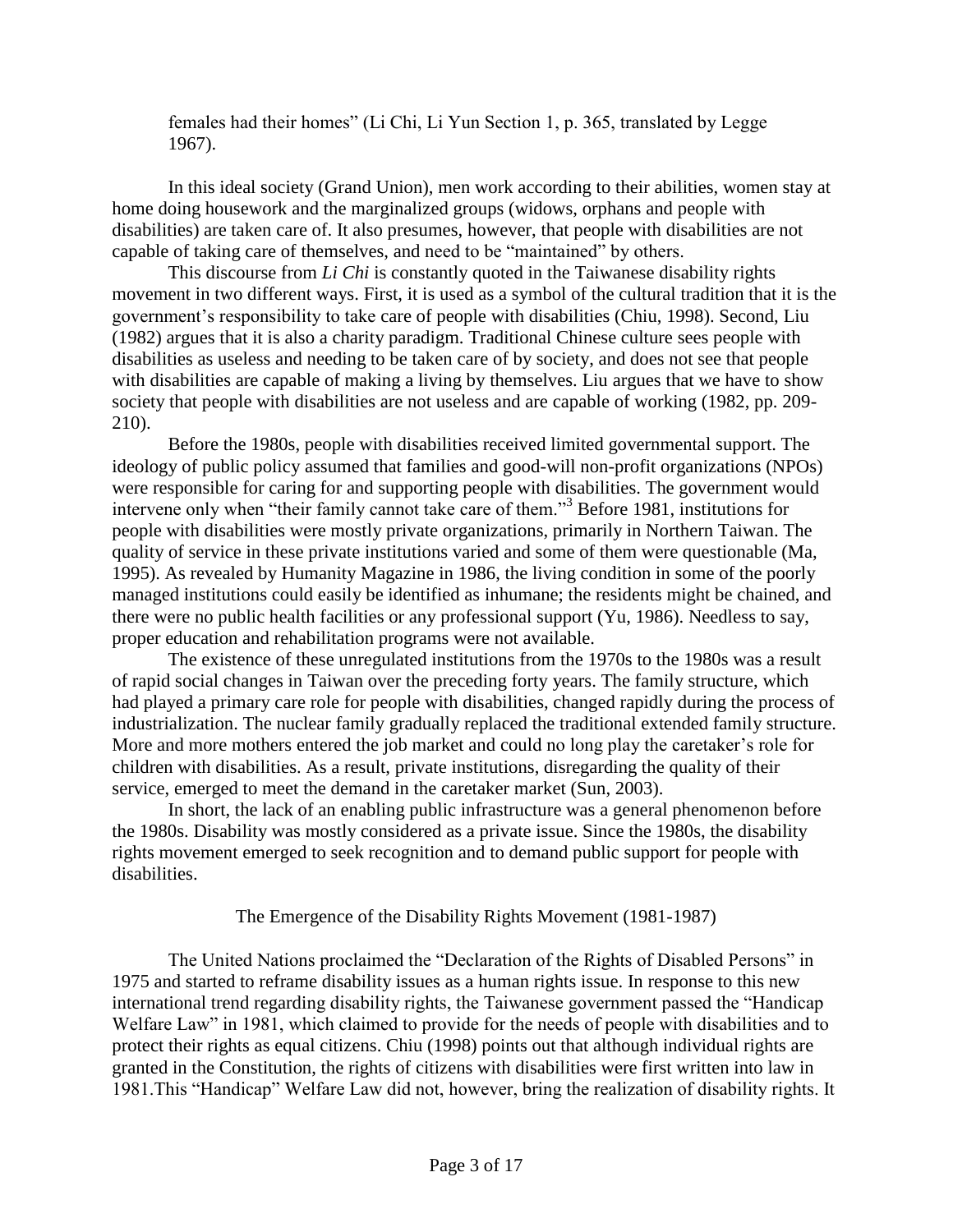included no regulations and no concrete policies. In other words, it is a "handicapped"<sup>4</sup> law, referring to the fact that the law was not capable of doing anything. Although the first disabilityrelated law did not function, the disability rights movement emerged in the early 1980s and turned a new page in the history of the struggle for disability rights in Taiwan.

## The Professional Disability Non-Profit Organizations

In the history of Taiwan's disability rights movement, the involvement of Christian church organizations and disability related professionals played an important role, not only by providing services, but also by introducing progressive ideas to disability rights issues. For example, the Yu-Ren Developmental Center was founded in 1972<sup>5</sup> in Taipei and the Ren-Ai Developmental center was founded in 1975<sup>6</sup> in Hsin-chu. Both were sponsored by Catholic Church organizations. Several other associations also were founded in the early 1980s. For example, the Sunshine Social Welfare Foundation was founded on December 18, 1981 as the first non-profit social welfare organization to support facial injury and burn victims in Taiwan.<sup>7</sup> The First Children's Developmental Center was founded in 1981 by several special education professionals to provide education to children with intellectual disabilities.

Liu Hsia  $(1942-2003)^8$  could be considered the pioneer of self-advocacy of disabled people in Taiwan. Liu developed rheumatoid arthritis during the sixth grade of elementary school. She discontinued her formal education and educated herself at home. She started to publish articles in 1961 and published her first book, "The Song of Life," (Sheng-zhi-gel) in 1977. The book was well-received and she became a well-known "wheelchair writer." In 1982, she and a group of Christians co-founded the Eden Social Welfare Foundation to help improve the overall condition of people with disabilities.<sup>9</sup> The organization aimed to provide social service and spread the gospel.

According to Liu, the discrimination she experienced when she was young motivated her to found an organization to promote the rights of disabled people. She was denied entry to a public exhibition on "Economic Success" in Taiwan in 1971. The excuse from the organizer was not lack of accessibility, but that "there are important people visiting, it does not look good if there are 'handicapped' people around" (Liu, 2004, pp. 205-206). At that moment, she realized that the organizer not only discriminated against her as an individual, but against people with disabilities in general. She had to speak for disabled people. She stated, "At that time, I knew that [to speak out] is God's calling and it is my obligation and mission" (Liu, 2004, p. 206).

The first priority of Eden is to provide job training for people with various disabilities. Liu argued that people with disabilities can work; it is just that Taiwanese society does not educate them thus excluding them from the workforce. "We (Eden Foundation) have to empower disabled people to work, and show society that people with disabilities are capable of working and can be independent from others" (Liu, 2004). Liu passed away in 2003. Eden has become the most prominent non-profit organization providing support for disabled people and continuously advocating disability rights in Taiwan.

The first attempt to establish a national association to improve the quality of care was made by Father Brendan O'Connell<sup>10</sup> (Ma, 1995). Father Brendan has a sister with Down syndrome and his parents are founding members of the ARC (Association for Retarded Citizens) in the United States. In the mid-1970s he came to Taiwan and saw the quality of care in private institutions as a problem. He recalls that "many institutions only provide a space for people with disabilities to stay and do not educate them. Those children need to be educated" (personal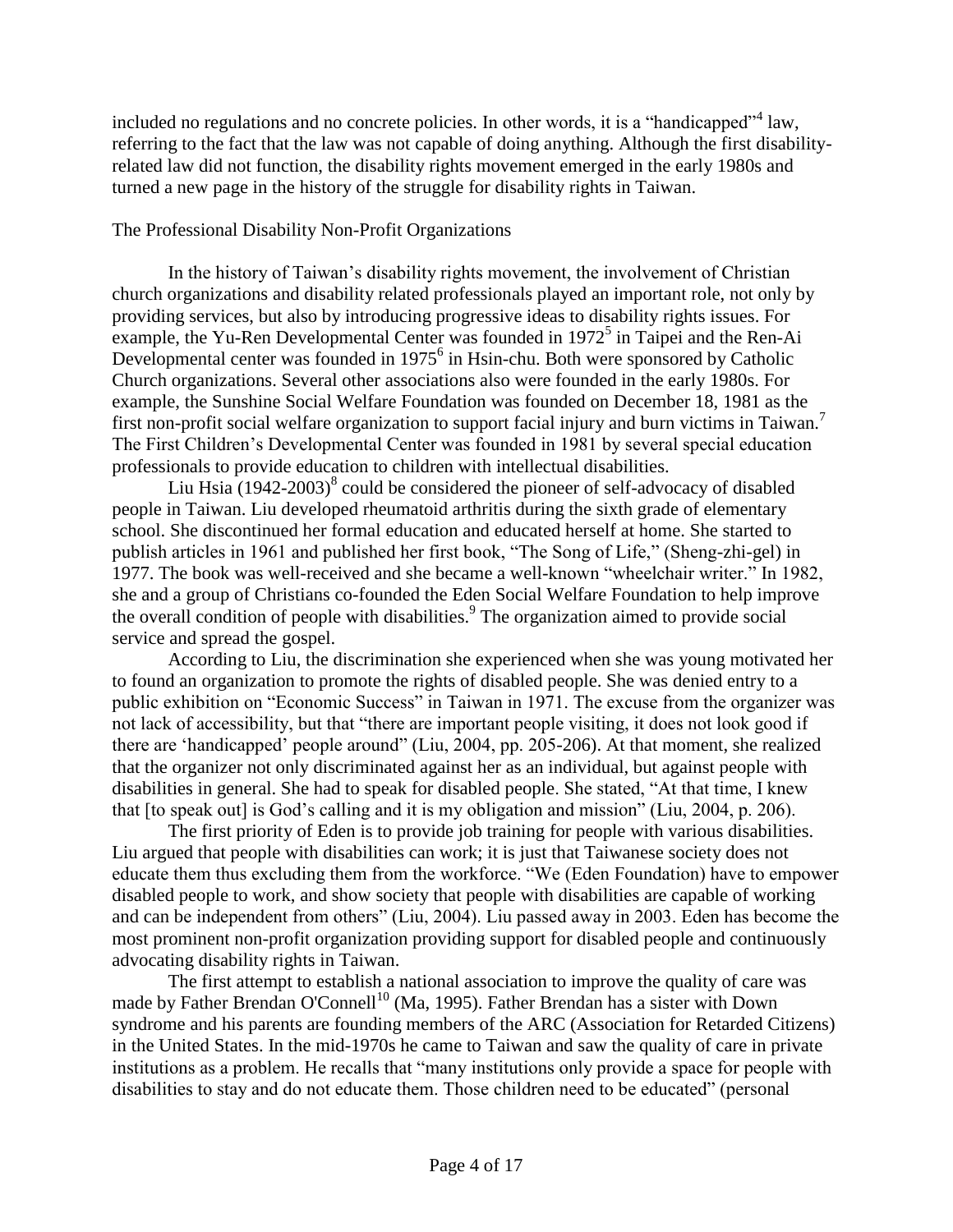communication, August 6, 2003). Thus, the Association for "Mental Retardation" (啟智協會Qizhi xie-hui, AMR) was founded in 1983 and aimed to promote the quality and professionalism of the institutions.

During this period, the public and the government had a limited understanding of disability rights and the needs of people with disabilities. Even the establishment of a private special education center faced multiple obstacles. Tsao Ai-lan, one of the founders of the First Children Development Center (FCDC), recalls:

"First, the regulation of a special education school or institution makes it impossible to found a private special education school. As a result, we decided to start with a special education daycare center registered as a 'training center.' Second, the resources are limited and the demand is huge. We first found a basement with no windows and hired three or four social workers. There was quickly a long waiting list" (personal communication, July 30, 2003).

Besides the lack of financial resources and the strict governmental regulations, Tsao also points out that resistance from the community was one of the most difficult challenges. The "Feng-Qiao New Village" incident illustrates the existing social prejudice against disabled people.

### Feng-Qiao Incident and Community Segregation

The Feng-Qiao incident is a case of community violence against a daycare center for children with intellectual disabilities. The incident started in 1982 when the FCDC decided to move to a larger facility in Feng-Qiao village, a residential community, because of the high demand for professional special education. However, when the residents of Feng-Qiao New Village realized that their new neighbor would be a daycare training center for children with developmental disabilities, strong resistance emerged from the residents' association. The protest and negotiation lasted several months. The reactions from the community's residents included disturbing the construction work, not allowing FCDC staff to enter the community, destroying the center's facilities and even threatening the lives of the FCDC's staff. Besides questioning the FCDC's legal status, residents argued that children with intellectual disabilities would "destroy the community's living environment" and "affect the normal development of children in the community" (Where is Home for Disabled Children, 1983, p. 3).

In response to the community's strong resistance, seven parents' representatives brought a petition with more than 500 signatures to the President, Chiang Ching-Kuo, and asked the government to protect the rights and well-being of their children and to address the needs of children with intellectual disabilities (Where is Home for Disabled Children, 1983, p. 3). It was the first documented parents' collective public action for disability rights in Taiwan.

The violent reaction and the discriminatory language used against children with disabilities, as well as the parents' political action, attracted media attention and the involvement of politicians. The incidents were widely reported in the media, including television stations and newspapers. The media exposure resulted in strong public sympathy and support. As a result, the Social Welfare Office of Taipei City stepped in and several well-known city council members got involved in the negotiation process. Finally, with strong public support and the intervention of government officials, FCDC moved into Feng-Qiao New Village on June 24, 1983.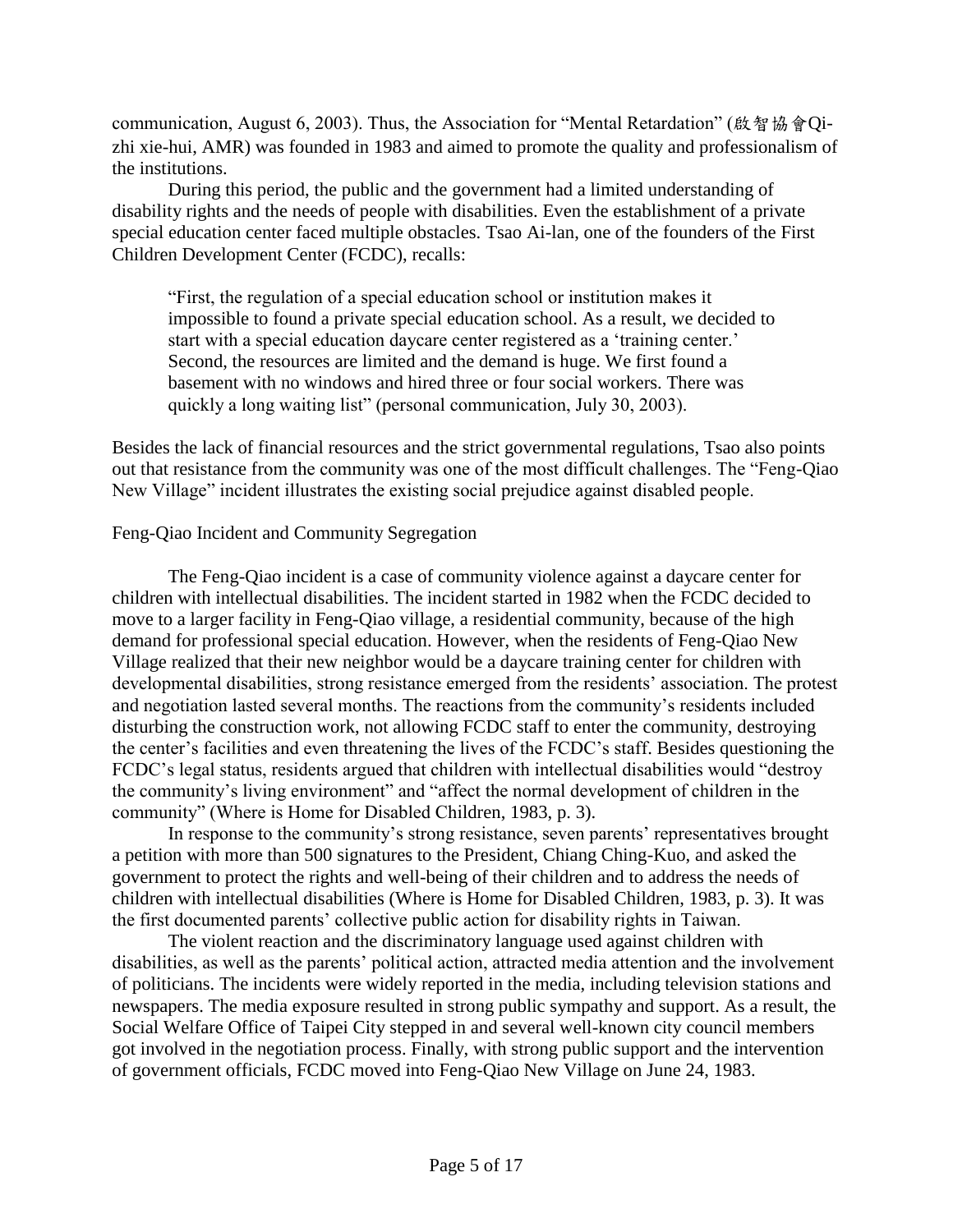The impact of the Feng-Qiao incident is significant in the disability rights movement in Taiwan. First, it drew public attention to the rights of children with disabilities, including the right to be educated and the right to be included in the community. Second, seminars and public forums addressing disability rights issues were held. Many NPOs such as the Sunshine Foundation, the FCDC and the Eden Foundation began to work together and organize public forums and workshops to discuss disability issues and to advocate for a non-discriminating environment (I am a Human Being, Please Respect Me, 1983, p. 7). In this process many new concepts were introduced to families with disabled members and to the public. Third, an unexpected result, recalled by Tsao, was the large amount of donations that went to FCDC, which resolved its major financial problem. Finally, the incident also reveals the lack of infrastructure and legal framework for persons with disabilities. The parents' petition became the first ever documented political action for disability rights and prompted the disability rights movement to promote disability legislation and welfare. It is also the first successful case of attempts to overcome the segregation of disabled people in Taiwan.

From Service to Advocacy: The Emergence of Parents' Associations and Disability Legislation

As in the early stages of the disability rights movement in the United States, parents' involvement plays an important role in Taiwan. According to Luo (1993), the first parents' attempt to organize for children with intellectual disabilities started in the early 1960s. The Taipei Association for "Mental Retardation" (Taipei qi-zhi xie-jin-hui) was founded in 1963. This association sponsored the Yang-Ming Adult Care Center for "Mentally Retarded" People in 1974. However, it was a service-oriented organization whose aim was neither advocacy activities nor grassroots movements (Luo, 1993, p. 153).

Some special education institutions also encouraged parents' involvement. Father Brendan points out that he learned that parents' involvement is usually an important part of any organization from the experience of the ARC. He encouraged parents' participation in AMR in the early 1980s. Similar parents' associations were also formed in different special public schools, although advocating for disability rights was not their primary concern. Parents' voices for the rights of people with disabilities had not yet been heard in the public sphere before the Feng-Qiao incident, even though they were already active in other ways.

The Feng-Qiao incident marked a turning point allowing parents to organize themselves for disability rights and to politicize disability rights issues. Tsao Ai-Lan suggests:

"After the Feng-Qiao incident, parents from the middle or southern parts of Taiwan came to us and wished they could send their children here for professional training. We (FCDC) kept expanding our program in order to accommodate these huge demands. However, we could never help all the children with intellectual disabilities in Taiwan. At some point, I realized that we needed a national system to support those children. In order to achieve this goal, social movement would be the necessary means. Thus, I started to organize parents into special education institutions for political action" (personal communication, July 30, 2003).

With the support of special education professionals and parent leaders, the Parents' Committee was founded under FCDC. They quickly connected with other parents' organizations, which already existed in some institutions, for instance, Yu-ren. In 1984 parent leaders such as Wang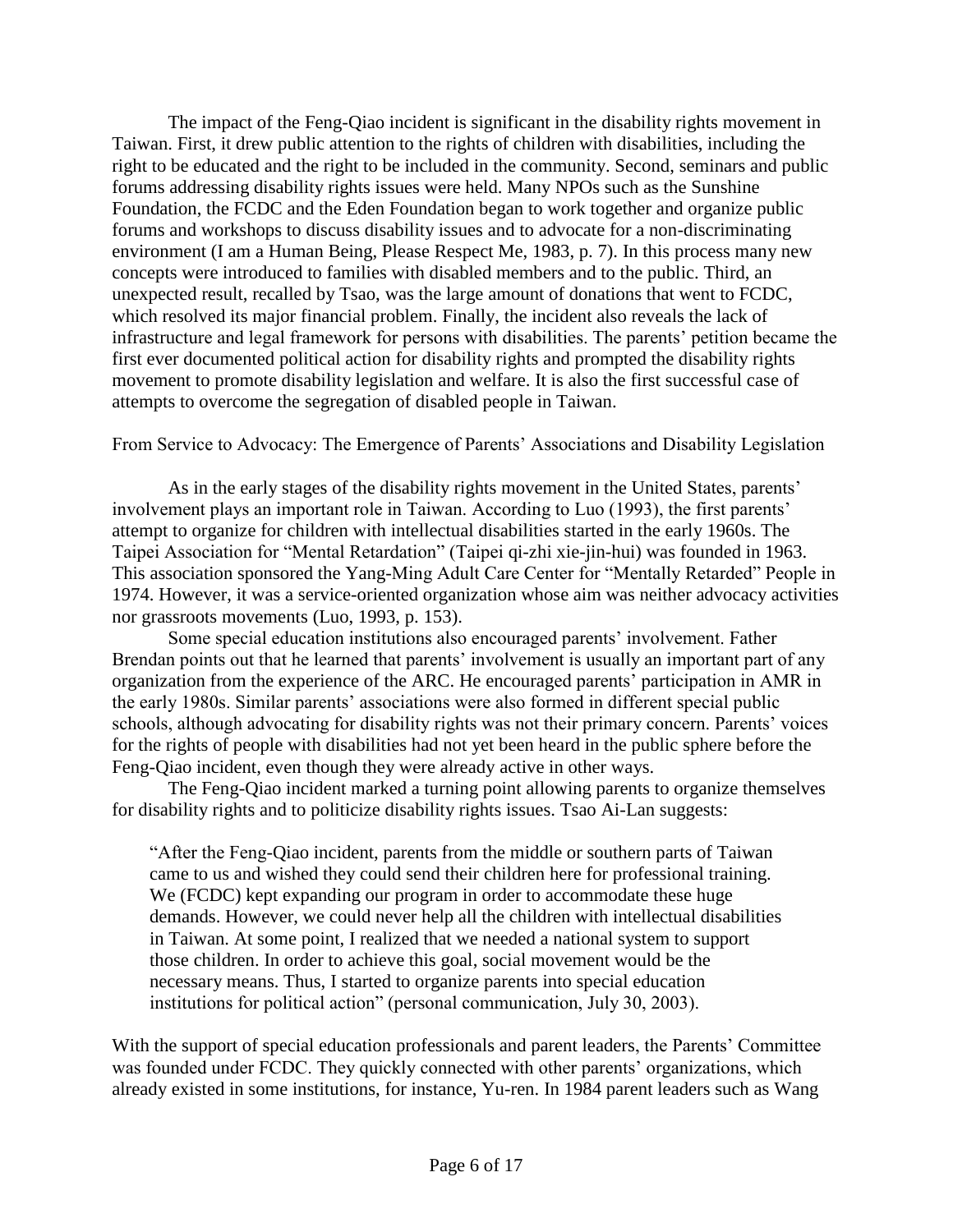Guang-Xu and Zong Jin-yi organized several parents' associations with a total of 500 parents with disabled children<sup>11</sup> and started a petition to revise the Special Education Law.

At that time the special education law allowed disabled children either to go to public school or to be educated at home. In practice, this meant that the state did not need to grant the right of education to children with disabilities. As a consequence of the insufficient infrastructure, the option "to be educated at home" just made most children with disabilities stay at home and deprived them of any chance to go to public school. Generally, the law excluded most children with disabilities from public school (Ma, 1995). The law was revised right after the petition was presented.

Under Martial law, civic organizations were under rigid governmental control. In the process of organizing for collective action, the parents faced various difficulties from the state. The first application to register as a non-profit organization was rejected by the government, because new organizations were not allowed to be established if a similar organization had existed before the revision of the Civic Organization (Ren-min tuan-ti) Law in 1989. The existence of the Association for "Mental Retardation" became an excuse for the government to hinder parents' efforts to organize themselves. However, the parents found a way to work with the system. They participated in the AMR as individual members and organized a parents' committee under AMR in 1986. AMR thus became an institutional foundation for the parents to further expand their grassroots movement.

The state's control over civil society can also be illustrated by showing its attempt to discourage individual organizers from participating in the movement. Zong Jin-yi, the founder of Hsin-lu, recalls, "Since I worked in the public service sector, I was warned of the potential consequence of losing my job. I was also told that they could make special arrangements for my child if I withdraw from the parents' organization" (personal communication, August 13, 2003). Nevertheless, these obstacles did not prevent parents from organizing themselves in a gradually liberalizing political environment.

In 1987, as a result of a series of protests and media attention, the Taiwan Provincial government organized a public forum for parents of children with intellectual disabilities. Parents from different areas of Taiwan were invited. After the public forum, those parents decided to publish a newsletter, "心路Hsin-Lu,"<sup>12</sup> in 1987 under the AMR. The newsletter aimed to (a) communicate progressive concepts, (b) deliver the voices of the parents (to the government), and (c) work for the rights and welfare of people with disabilities. Following the lifting of martial law in 1987 and the revision of the civic organization law, the parents finally founded their own organization, registered as the non-profit civic organization "Hsin-lu Cultural and Education Foundation," by the end of that year.

During the process of forming a civic organization, a confrontation between the state and the civic organization became unavoidable. There was a huge gap between the state's rationale for, and parents' perception of, citizens' rights. The contestation of state regulations and contemporary ideas of citizens' rights can be illustrated by the parents' meeting with governmental officials. In their petition to the Department of Education in 1987, when parents of disabled children complained about the lack of educational resources for disabled children and demanded more governmental support, the government official, Deputy Young, replied, "According to the Constitution, if children did not go to school, their parents should be punished." Wu–a mother of a disabled child—immediately threw the question to Young, "Would you please count how many of our children do not go to school? We are willing to be punished,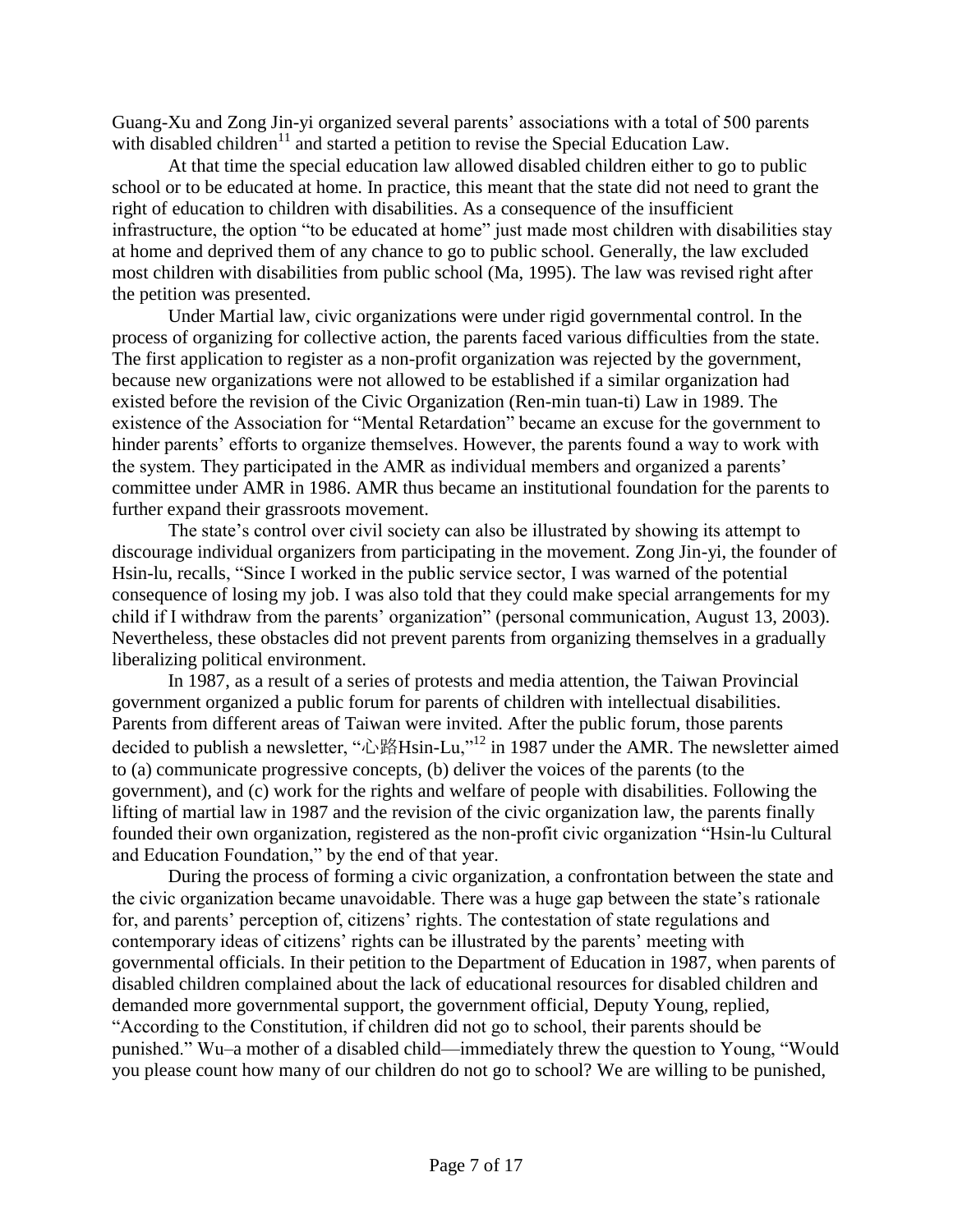if you can find a school for our children." After this question, most parents there raised their hands. Young was shocked and speechless (Hsin-lu, 1997, p. 52).

This encounter sums up the situation. The state did not recognize the lack of infrastructure for disabled children. The parents began to demand the educational rights of citizens. It also signifies a transition era when citizens' organizations began to use rights language to confront government officials.

In sum, if a social movement is defined as collective actions to promote social changes, the disability rights movement emerged in Taiwan from the early 1980s to 1987. During this period, Christian organizations and disability-related professionals not only provided services and funding but also espoused progressive ideas about the rights of people with disabilities. Parents began to advocate for their disabled children's rights. The state discouraged the interconnection of social organizations and the self-organization of citizens' advocacy groups under martial law.

### The Alliance and Institutionalization of the Disability Rights Social Movement Organizations (1988-1992)

It is generally agreed that the mid-1980s was a critical transition period in Taiwan's political history. The first opposition party—the Democratic Progressive Party (DPP)—was formed in 1986 under the risk of a government crackdown. The end of martial law in 1987 signified a new era in Taiwan's political history. Street protests were common - this period saw more than 2,000 street demonstrations, which stirred the deceptively placid surface of Taiwanese society. It was called the "suddenly awakened civil society" because social forces and societal dissatisfactions suddenly burst out after forty years of Martial law (Hsiao, 1996).

People with disabilities were not silent during this period. They founded disability rights organizations and organized demonstrations, not only for education, but also for work, for equal political rights and for an environment without discrimination. An umbrella organization, the League of Enabling Associations (LEAs), was founded in 1990. The national parents' association was also founded in 1992 to cooperate with different parents' groups and to promote disability-related research and legislation.

#### The League of Enabling Associations

Since the democratic transition in 1987, new demands and challenges have emerged in disability rights legislation and public policy. If the Feng-Qiao Incident triggered social concerns about the well-being of people with disabilities before 1987, the "patriot lottery"<sup>13</sup> incident in 1987 further contested the social understanding of the rights of people with disabilities, in particular in the workplace. The incident also engendered the alliance of people with various disabilities, the founding of the League of Enabling Associations.

The patriot lottery was a government-sponsored lottery that aimed to increase the government's revenue. Interestingly, a significant number of lottery shops were run by people with disabilities. In the social context in which special education had only begun to get public attention and discrimination in the workplace was taken for granted, selling lottery tickets was one of the few job choices for people with disabilities. In the mid-1980s the gambling, da-jia-le (everyone is happy), associated with the patriot lottery was extremely popular. The gang-related activities associated with the gambling and the moral concerns about gambling from government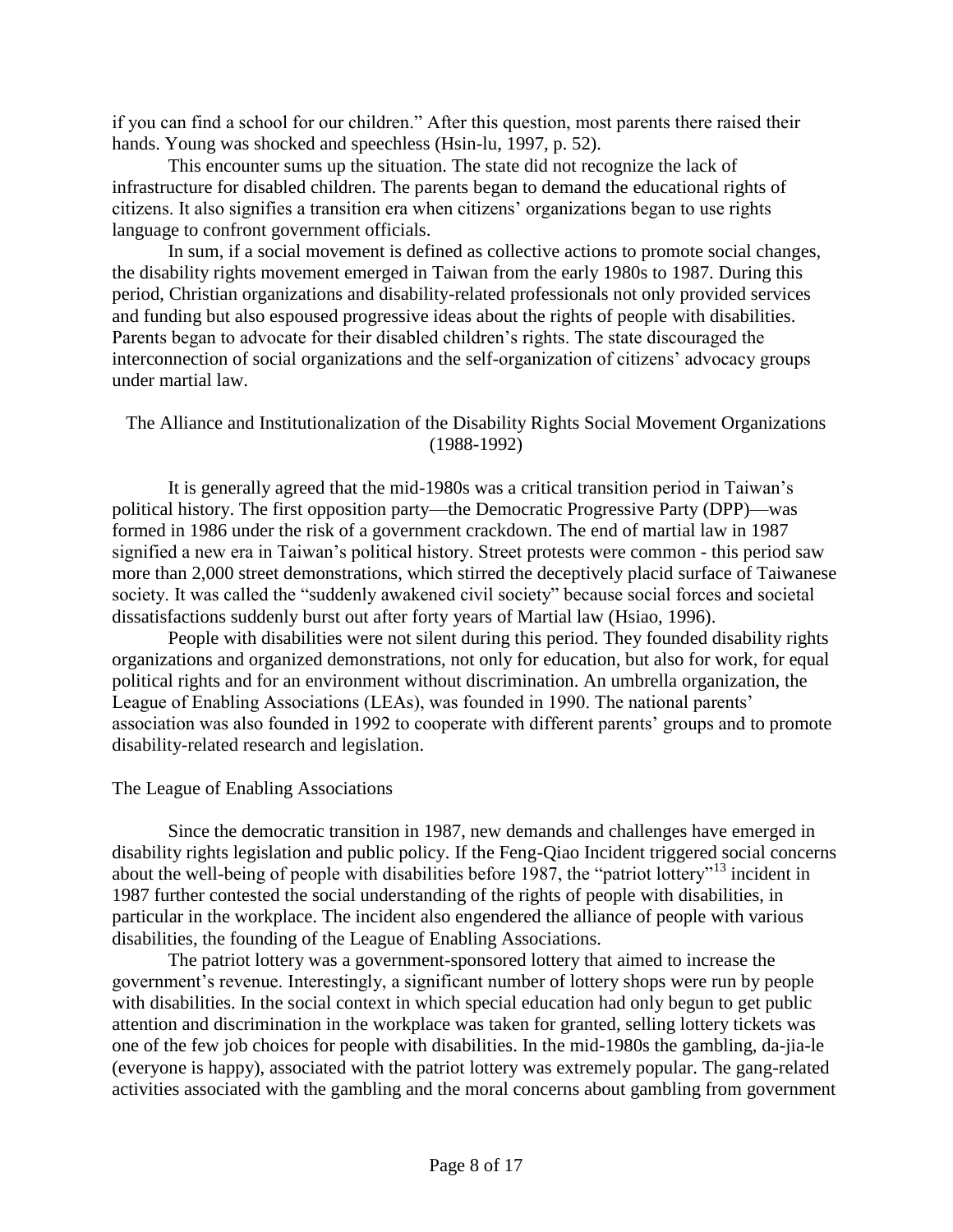officials led the government to consider ending the 40-year governmental lottery. From 1987 on, public debate over the patriot lottery triggered a series of petitions and protests. The lottery's termination was announced suddenly on January 19, 1988 and made many people, including large numbers of disabled people who made a living from the patriot lottery, jobless overnight.

In response to this crisis the disabled people who lost their jobs after the incident contacted the Eden foundation to ask for help. The Eden foundation organized a series of petitions and public hearings. The Eden foundation saw this transition not only as a challenge but also as an opportunity to establish a support net for persons with disabilities. Eden held a national meeting on December 23, 1987 and invited governmental officials, social welfare experts, representatives from related foundations such as the Sunshine Foundation and the Dao-Hang Foundation, as well as persons with disabilities who had lost their jobs because of the new policy. The meeting addressed the right of people with disabilities to work in order to make a living, and made policy recommendations such as enacting special training programs, removing educational barriers and creating a special employment quota for people with disabilities.

The patriot lottery officially ended in January of 1988. Eden and 40 other disabilityrelated associations organized the first ever disability rights street demonstration with about 500 demonstrators on January 19, 1988. The demonstration showed that the government had not kept its promise to protect disabled people and should revise the "Handicap" Welfare law to protect the right of disabled people to work. As Liu (2004) recalled, "The number of demonstrators was not really big, but the demonstration by disabled people such as persons in wheelchairs, with crutches, with visual impairment, etc., attracted public attention." This event quickly garnered media attention, which helped to gain public recognition of welfare and job security issues.

After this demonstration, disability activists brought up other disability rights- related issues such as accessibility to public facilities and public transportation, restrictions on college entrance examinations and employment discrimination. Several petitions, demonstrations and public hearings emerged from 1987 to 1990 all of which primarily targeted the revision of the "Handicap" Welfare Law to address various disability rights issues (Chen, 1992). On April 27th, 1988, 18 disability welfare civic organizations petitioned the Ministry of Education to lift the restriction that excluded people with disabilities from taking college entrance examinations. On April 11<sup>th</sup>, 1989, during a petition to the Legislative Yuan, Zhang Zhi-Xiong, a demonstrator with a disability, attempted suicide to demonstrate against the hardship disabled people must endure to live independently. Fortunately, he did not succeed, but the act intensified media attention and public awareness (Chiu, 1998). Following the demonstration and public support, the government held a National "Handicap" Welfare meeting involving various civic organizations in order to revise the "Handicap" Welfare Law. Finally, the revision of the "Handicap" Law was passed on January 12th, 1990.

During this process of collective action and negotiation with the government, many promises were made, but little progress was actually achieved. Several laws were passed, but government officials were reluctant to implement them. Disability rights organizations realized that in order to continuously negotiate with the government, they needed an umbrella association to coordinate varies issues. Different disability welfare NPOs began to create an alliance. Led by Liu Hsia, from the Eden foundation, the committee for the revision of "Handicap" Law was founded on March  $14<sup>th</sup>$ , 1989. The committee led to the establishment of the League of Enabling Associations in 1990. Around 70 disability related civic organizations participated in the league.

The goal of the LEAs was to coordinate different disabled welfare groups to "advocate for disability rights and promote the welfare of people with disabilities."<sup>14</sup> The LEAs targeted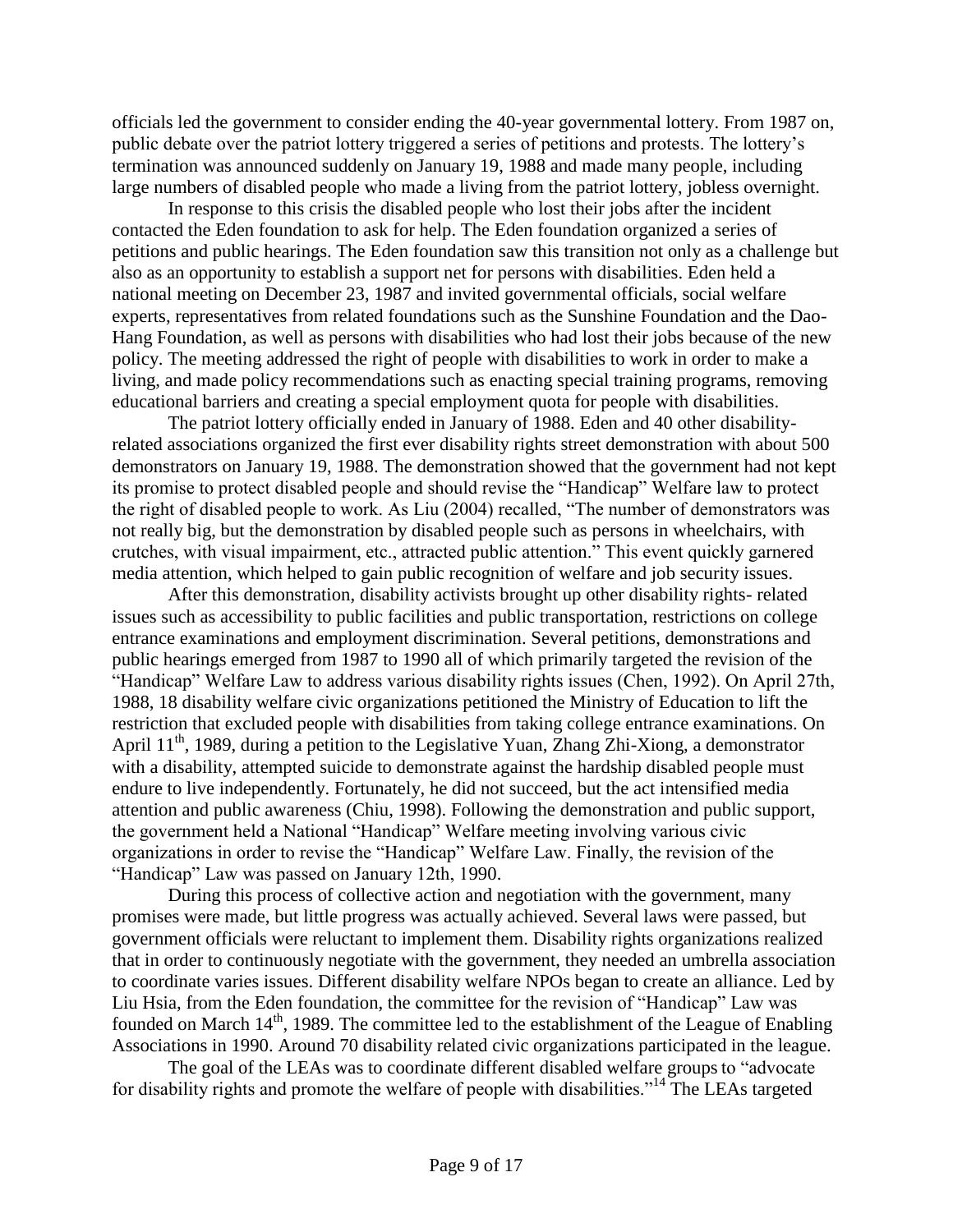legislation reforms and also used different strategies to increase public awareness. It became the most influential civic organization for disability rights in Taiwan.

Once the LEAs was founded, it began to consider nominating its own candidate to the Legislative Yuan. During the search for qualified candidates to represent people with disabilities, LEAs suddenly found out that Liu Hsia, the well-known "wheelchair writer," was not qualified to participate in the election because she did not have a high school diploma. Liu Hsia was the founder of the Eden foundation and the winner of the National Literature Award. She did not complete her high school education simply because of her disability and the lack of a support system in school. This requirement actually took away the political right to be elected since many disabled people were rejected from public school and therefore could not finish an "official" education. As a result, they quickly decided to nominate Liu to run for the Legislative Yuan Election and use the "Elect Wheelchair Writer into Legislative Yuan" event to further highlight the unjust legal system and social barriers people with disabilities face.

Liu's nomination to run for the legislature did not pass because of the conservative political environment and slow legal reform procedures. Nevertheless, this "incident" demonstrated a lot about the discriminative legal environment for people with disabilities. This incident also shifted the disability rights movement's focus from special education to work, and from there to political rights and participation in elections.

Several legislative actions, such as the revision of the "Handicap" Welfare Law in 1990 and the revision of the Child Welfare Law in 1993, followed this event. One of the major achievements of the revision of the "Handicap" Welfare Law in 1990 was a disability employment quota of one percent for the private sector and two percent for the public sector. Chiu (1998) points out that this is the first instance of institutional protection of employment for people with disabilities in Taiwan.

Increasing awareness of disability rights issues also created a paradigm shift in public discourse. With the effort of advocacy NPOs, newspaper narratives began to reframe disability issues from a citizens' rights perspective, as opposed to a charity perspective. The idea came into public discourse that "the disability itself is not a social problem, but rather the lack of public support for disabled people." For example, an editorial of the United Daily said:

"[People with disabilities] might lose their body part, but their work ability might not be affected. They do not necessarily need pity, but they need social concern. It is the responsibility of the society to give them a reasonable and just living environment and entitled welfare benefit. If the government can hire disabled people and allow disabled people to take national examinations, it will encourage the private sectors to hire disabled people. If the government can expand their protection for disabled people in different private sectors, it will open more markets for disabled people. If the private sector can provide job opportunities, disabled people will be less likely to be discriminated against. If we have the public facilities for people with disabilities, it will be much easier for them to go out" (Jobs for the Disabled People, 1988, p 16).

The founding of LEAs opened a new era in which disability related civic organizations worked together to promote legislative reform. It continuously played an advocacy role for people with disabilities and became an important component of the social welfare movement in Taiwan.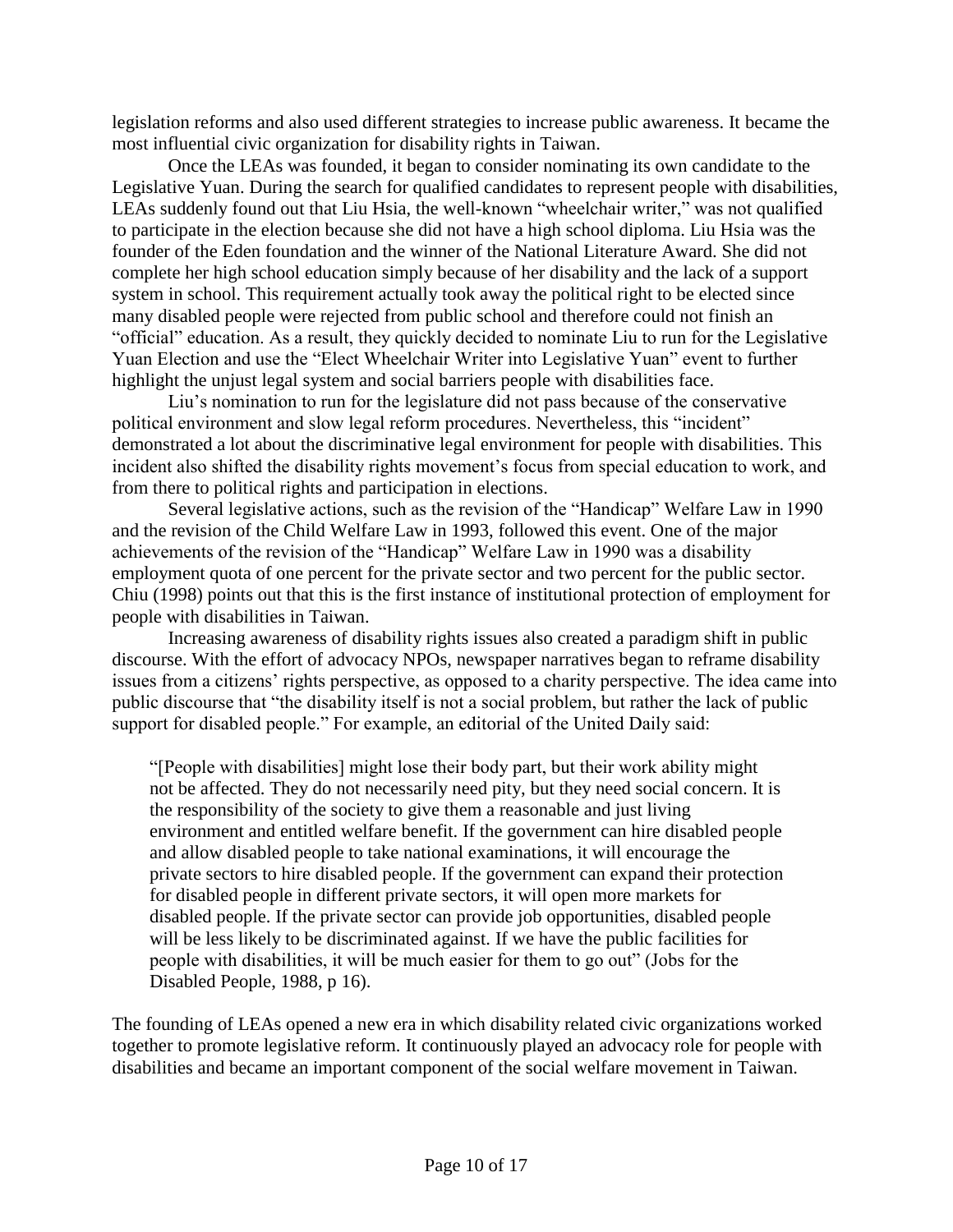Building a National Civic Organization: The National Public Forum Tours and Local Parents **Organizations** 

The lifting of Martial law in 1987 and the following revision of the Assembly Law opened a new era of civic engagement in Taiwan society, not only in street demonstrations but also in grassroots movements. Before the establishment of the Hsin-Lu foundation in 1987, there were only two regional parents' organizations for persons with intellectual disabilities, one in Tai-Chung city and the other in Kaohsiung city. Both organizations were supported and led by professionals from the disability field. Following the founding of Hsin-Lu, parents' influence gradually expanded in different socio-political spheres.

First, many parents joined the AMR and sat on its board of directors. Zong, the founder of the Hsin-Lu, was elected as the chairperson of the board of directors in 1989. The active participation of parents in AMR changed the organization's dynamics. Parents were eager to advocate for their children's right to education and to promote legislative reform. Most parents did not, however, have professional backgrounds strong enough to continue the AMR's organizational goal—to promote professionalism in Taiwan's system for persons with disabilities. In addition, some professionals in the health field felt that they should keep their distance from politically controversial issues and focus instead on good-will, devotion and professionalism. This difference between parents and professionals soon resulted in the split of the AMR. A group of professionals split from the AMR and founded the Professional Association for "Mental Retardation" (PAMR) in 1989 (Luo, 1993).

Second, with the financial support of the Red-Cross, Hsin-Lu and AMR organized a public forum series in every city and county and conducted a survey on the needs of people with intellectual disabilities. This project aimed not only to estimate the size of the population, but also to support parent advocacy groups in different regions. To organize the public forums, organizers utilized different local resources, mostly pre-existing parents' organizations, institutions for people with intellectual disabilities or government agents. After the public forum, parents and professionals from Hsin-Lu and AMR encouraged the participants to organize selfadvocacy parents' groups in each region.

This project was accomplished by May of 1990. Overall, 9,000 parents were invited and nearly 1,000 parents participated in the forum. Ten parent-led organizations (including Hsin-Lu) were established before the public forum series. Twenty-one parent-led organizations (including two national organizations and 90 local organizations) were founded after the project. Organizations for diverse intellectual disabilities were also founded, for instance the Down Syndrome Association and the Association for Autism.

In April of 1990, led by professionals, many parents from Hsin-Lu and local parents' organizations visited the Parents' Association in Japan. This well-organized parents' association and its role in advocacy and service opened the eyes of Taiwanese parents. Some members of the organizations immediately decided to form a national parents' association after this trip. Despite some political controversy and disagreement over the role of the parents' organization, the Parents' Association for Persons with Intellectual Disabilities (PAPID) was officially founded in 1992 with the support of the Hsin-Lu foundation and financial support from the International Women's Association. A functional differentiation between PAPID and Hsin-Lu was made. The PAPID positioned itself as a national advocacy membership association, aiming to voice for parents, to research welfare policy, to lobby for legislation and to play the role of check and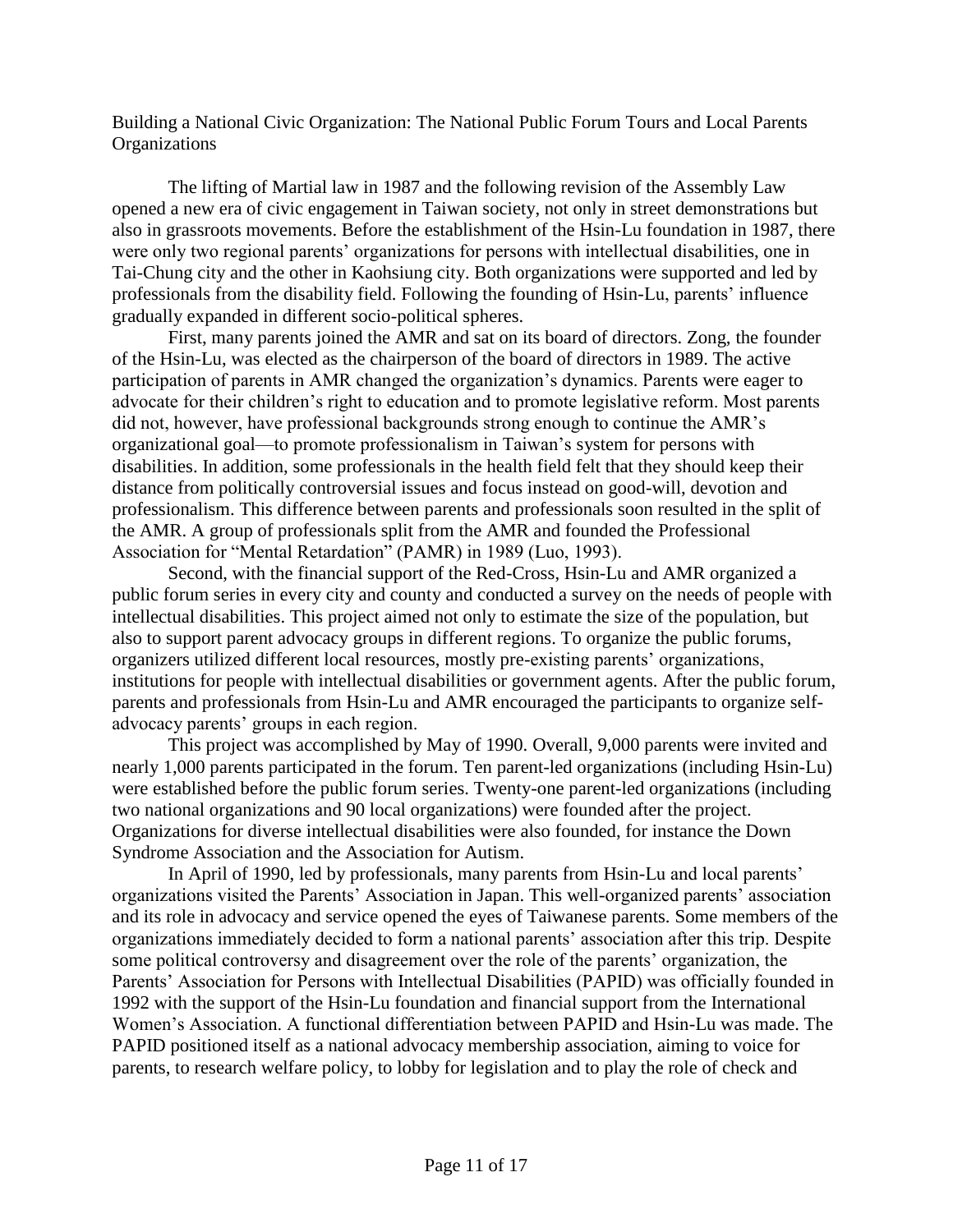balance in the government. The Hsin-Lu foundation became mainly a service oriented non-profit organization.

The history of PAPID shows that the involvement of professionals played an important role in organizing parents during the early stages of establishing a social movement. International organizations such as the Red Cross and the International Women's Association provided financial support for the further development of the parents' organizations. The state had been repressive earlier under martial law. However, the parents' advocacy movement found a way to survive and develop through good-will foundations. In the process of democratic transition, the state also tried to incorporate social demands, and organized the national meetings. The national forum for parents ended up helping the civic organizations to expand their landscape. As a result, PAPID has become one of the most influential member-based civic organizations in Taiwan, and has contributed to the formation of a welfare state.

# Engaging in Public Policies (1993-2002)

In 1992, the first general election for the Legislative Yuan was held in Taiwan signifying the end of the authoritarian regime. Parliamentary democracy was realized in Taiwan. On the societal level many social movements which emerged from the democratic transition period, 1987-1989, gradually institutionalized and transformed their organizational strategies or goals from street protest to either service-oriented NPOs or advocacy and research-oriented organizations (Hsiao, 1999, 2003; Ku, 1999, 2003). The outcomes of the institutionalization of each social movement varied. Some movements gradually disappeared, while others continuously grew and expanded their influence in different spheres. In the disability rights movement, LEAs and PAPID continuously played a significant role in public policy-making and in empowering civil society.

One of the achievements of the disability rights movement has been the significant increase in the government's budget for disability welfare. Before 1989, the social welfare budget included a social security budget for government employees such as military personnel, government officials and teachers in public schools. The budget for the social welfare of disabled people was almost nonexistent. Only after a series of petitions and public forums held by the LEAs and other organizations since 1989 did the government reform social welfare policy. Since then, the social welfare budget has become independent of the social security budget and, at the same time, the budgets of social security and social welfare for disabled people have increased (Hsieh, 1997). The government's total spending on disability welfare increased from 2,372,870 NT dollars in 1991 to 16,795,208 in 2002 (Ministry of Interior & Eden Foundation, 2002).

Achievement can be seen also in the increase in the number of individuals registered for disability status. In 1991, 204,158 citizens (0.99% of the total population) were registered as people with disabilities. In 2002, the number of disabled individuals registered by the government's system was 790,312, which consisted of 3.52% of the total population. The categories of disability also increased (Ministry of Interior and Eden Foundation, 2002). On one hand, this shows that people with disabilities gradually obtained recognition from the state. On the other hand, people with disabilities also gradually came out of confinement in search of public recognition.

At the organizational level the achievements of LEAs and PAPID from 1992 to 2003 are multi-dimensional, including, (a) deepening of the grassroots movement, (b) organizing social protest, (c) cooperating with other social welfare SMOs, (d) serving on the governmental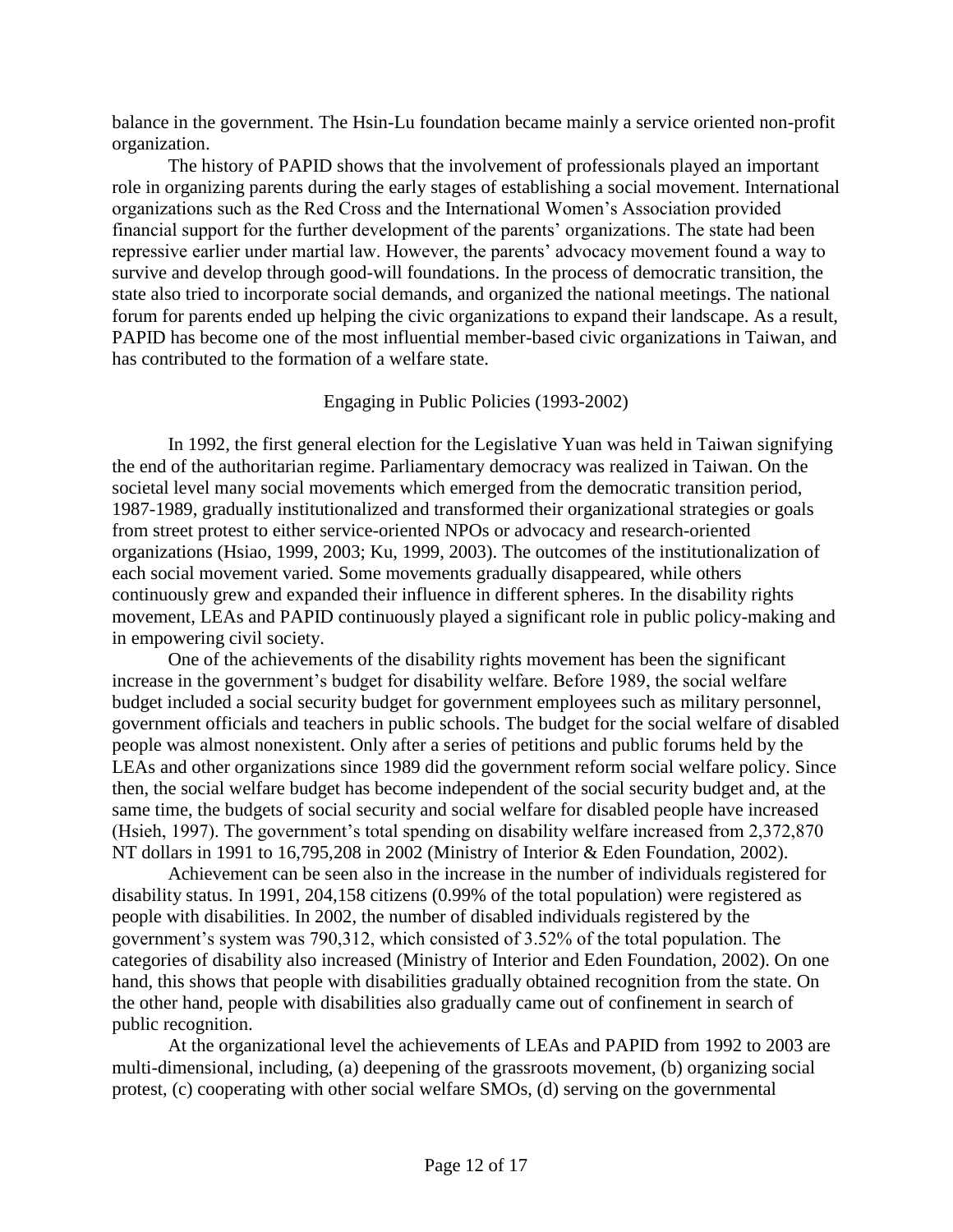advisory committee for policy making and new legislation, (e) supervising human rights violations, and (f) advocating disability rights with new agendas. At the grassroots level, PAPID continuously supported the development of local parents' organizations by providing educational training and by sharing organizational experiences. Hsiao and Sun (2000) point out that compared to other social welfare movements, PAPID is one of the few movements that continually developed after the democratic transition in Taiwan.

The LEAs also grew continuously and expanded their influences. LEAs' group numbers increased from around 70 associations to 230 associations, including PAPID, in 2002. Not only did the number of participants increase, but new issues were constantly raised. The PAPID and LEAs worked hand-in-hand on many major issues in the disability rights movement and continually played an important role in legislating, supervising and promoting public policy.

First, to promote the welfare state, the PAPID and LEAs worked with other social welfare SMOs and NPOs to promote social justice and social welfare issues. For example, they were members of the "Alliance of Social Legislation Movements," which aimed to advocate for national social security and social welfare in 1995, and the "Saving National Health Care System Alliance," which protested against the privatization of the national health care system in 1999.

Second, as representatives of the civil society, PAPID and LEAs continued their efforts to monitor the government's policy implementations. Several protests were organized by LEAs and PAPID to promote disability legislation and policy changes, including blocking the National Education Meeting in 1994 and demonstrating for a larger special education budget and against the neglect of special education on the agenda. In 2002, PAPID and LEAs organized the "Against Backwardness, for Surviving" demonstration attended by approximately 3,000 demonstrators. The demonstration was a protest against the government cutting the budget for people with disabilities and was one of the largest street protests since 1992.

Third, besides advocating for the rights of people with disabilities, LEAs and PAPID played an advisory role in legislation and participated in related government advisory committees. The most important legislation was the revision of the "Handicap" Welfare Law. It was replaced by the "Disability Protection Law" (the Act for Rights Protection for Disabled People) in 1997, in which government's role was reframed from a passive-reactive one to an active-enabling paradigm. Under the new legal framework, public policy must accommodate the needs of people with disabilities and must mandate that persons with disabilities be able to enjoy equal rights as citizens.

In addition, LEAs and PAPID also watched for human rights violations and social discrimination. For example, in 1994 the PAPID uncovered mistreatment of people with intellectual disabilities in the military. Because of the lack of social understanding and legal protection for persons with disabilities, persons with intellectual disabilities such as autism were still conscripted into military service. As a result, they were usually abused, jailed or even listed as missing from their military service. In 2000, LEAs and PAPID investigated the inhuman living condition of the "Zhong-Sheng" ( $\mathbb{R}$ ±) Institution, where people with disabilities were chained, or put into iron cages, and developed health conditions such as skin disease and malnutrition (Xie & Liu, United News, 2000, May 16).

New agendas were constantly raised by LEAs and PAPID. PAPID advocated for inclusive education, de-institutionalization, community home (group home) projects and support for NPOs in their work with the government on planning and running community homes. In sum, from 1992-2002, the LEAs and PAPID worked with the state and against the state. They played a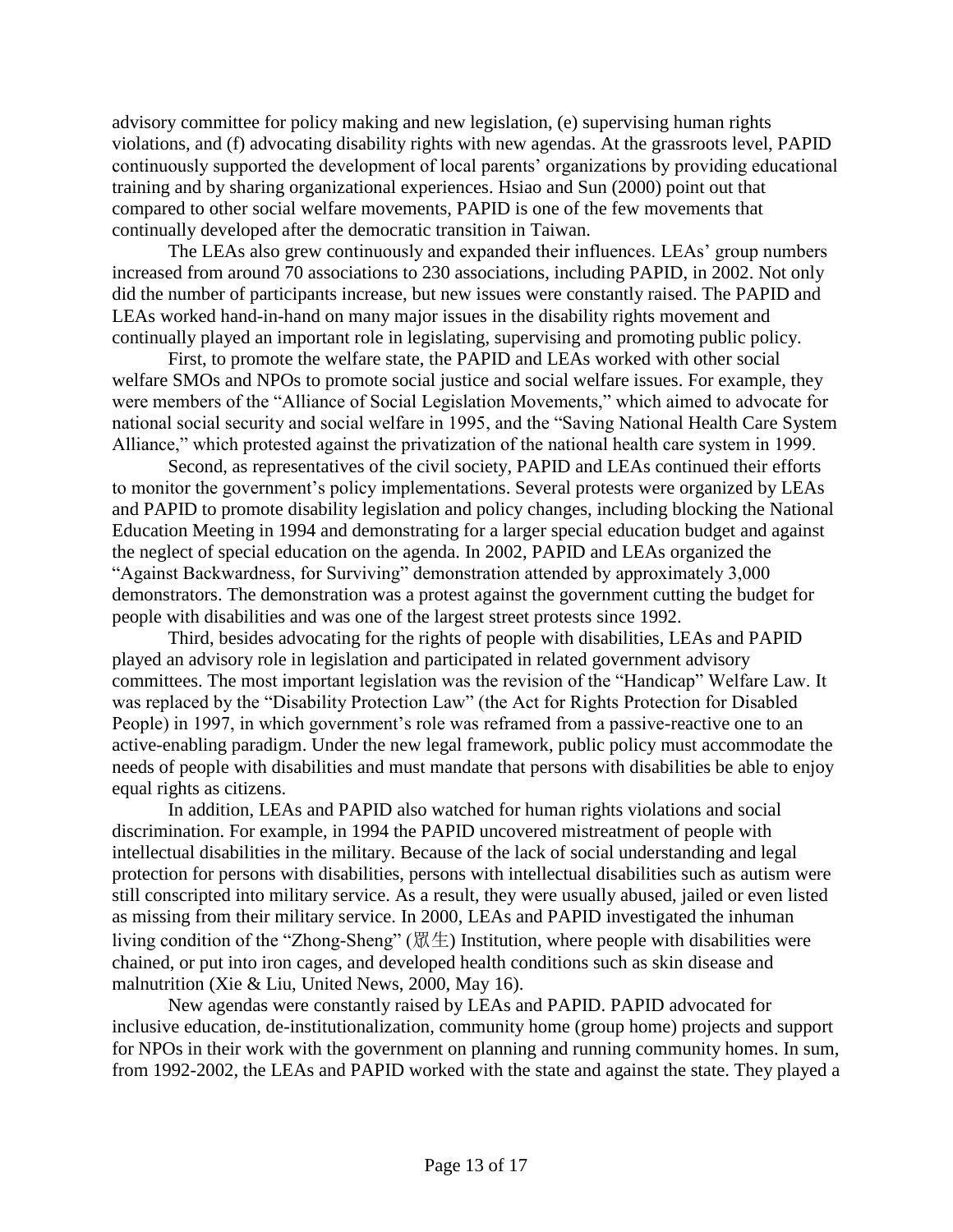leading role in the disability rights movement and channeled the communication between state and society in Taiwan.

### Conclusion

The disability rights movement has developed in Taiwan since the 1980s. The commitments of foreign missionaries and foreign-trained professionals played an important role in raising awareness about disability issues and initiating grassroots advocacy activities in their early stages. The charity-oriented NPOs not only provided services for disabled people in the early years when disability rights were not recognized by the state, they also provided the space to facilitate the disability rights movement. Parents' involvement has pushed the agenda into public policies since the mid-1980s. The end of martial law further opened up political space for disability rights advocacy in the late 1980s. Finally, the founding of the League of Enabling Associations in the 1990s and the Parents' Association for Intellectual Disabilities in 1992 signified a new era, when disability rights advocacy organizations work with the state for legislation reform, and at the same time continuously hold the state accountable and monitor human rights violations.

The Taiwanese disability rights movement started by bringing people with intellectual disabilities out from confined private institutions and homes into community-oriented service. However, although the spirit of community-oriented service has been written into law, the road to implementation at the community level remains long. Democratic transition might enable disability rights activists to promote progressive legislation, but the government might not be willing to put the law into practice under the challenge of economic globalization in postauthoritarian Taiwan.

The awareness of educational rights and equal opportunities for employment has been addressed by advocacy organizations. It is still questionable how they are perceived in mainstream Taiwanese society. In addition, although self-advocacy groups have been active in the movement, the advocacy of professionals and parents for the disabled people has played a much more important, even leading, role. More participation by self-advocacy groups is needed to progress even further. Recently, one self-advocacy group of people with intellectual disabilities has formed, but there is a lot of room to improve in order to achieve the goal of "nothing about us, without us."

**Heng-hao Chang**, Ph.D., is an Assistant Professor at the Department of Applied Sociology, Nanhua University in Chia-Yi, Taiwan. His academic interests include disability studies, social movement, cultural analysis, and political sociology. He has been involved in the disability rights movement in Taiwan and in transnational advocacy for disability rights.

Contact Info: Department of Applied Sociology, Nanhua University, No.32, Chung Keng Li, Dalin, Chia-Yi, 622, Taiwan. Email: henghaoc@gmail.com

#### References

Baynton, D. C. (2001). Disability and the justification of inequality in American history. In P. K. Longmore & L. Umansky (Eds.), *The new disability history: American perspectives* (pp. 33-56). New York and London: New York University Press.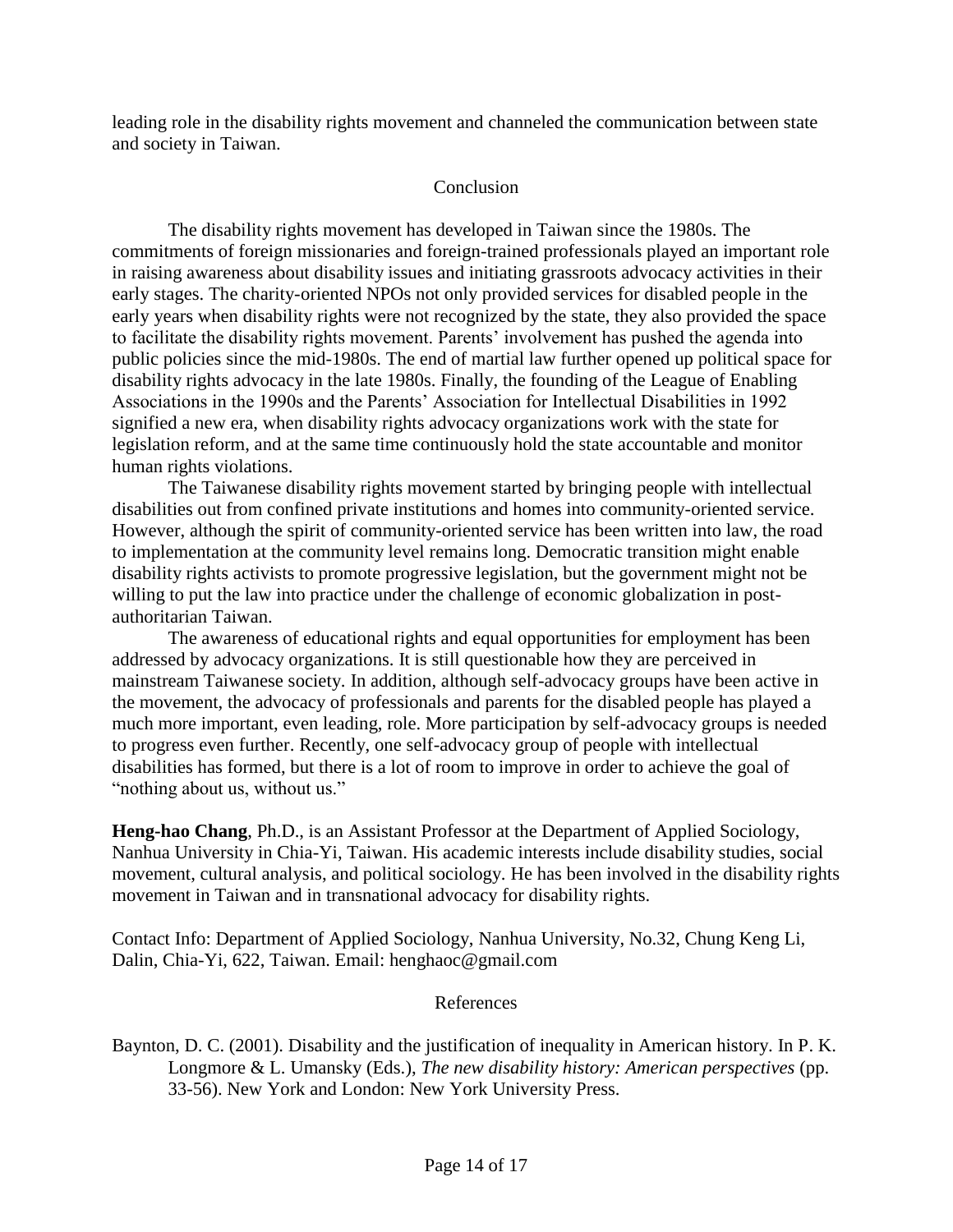- Chen, J.-l. (1992). Disability welfare movement. (in Chinese) *Journal of Social Work (Taiwan), 2*, 177-198.
- Chiu, Q.-X. (1998, 12/18-12/19). *The development of the disability employment rights movement in Taiwan.* (in Chinese) Paper presented at the The Past and the Future of the Social Welfare Movement in Taiwan, National Taiwan University.
- Hsiao, H.-H., & Sun, J.-H. (2000). The development of social welfare movement in Taiwan since 1980s. (in Chinese) In H.-h. Hsiao & K.-m. Lin (Eds.), *Social Welfare Movement in Taiwan* (pp. 33-70). Taipei: Chu-liu.
- Hsiao, H.-H. M. (1999). *The civic foundation in Taiwan: Organizations and Trend*. (in Chinese) Hong Kong: Taiwan and China Relation Research Center, Hong Kong.
- Hsiao, H.-H. M. (2003). *Advocacy NGOs, civil society, and democratic governance in Taiwan.* (in Chinese) Paper presented at the International Workshop on "Social Movements and Democratic Consolidation: Taiwan and South Korea Compared", Taipei, Taiwan.
- Hsieh, C.-H (1997, Dec. 1997). *Movement of the rights of the disabled people: a comparative study on Taiwan and the US.* (in Chinese) Paper presented at the Human Rights for the Mental and Physical disabled people, Taipei.
- Hsin-Lu Foundation. (1997, Nov. 20). Our first professional staff: Wu. (in Chinese) *Hsin-lu: ten year special edition,* 52.
- I am a Human Being, Please Respect Me! (1983, May 27). *United Daily,* pp. 7.
- Jobs for the Disabled People: They Do Not Need Pity, but Need Social Support. (1988, Feb. 7). *United Daily,* pp. 16.
- Ku, C.-H. (1999). The structural transformation of civic association and the development of NPOs in Taiwan. (in Chinese) *Taiwan: A Radical Quarterly in Social Studies, 36*, 123- 145.
- Ku, C.-H. (2003). Institutionalization of social Movement: the role of NPOs in civil society. (in Chinese) In M.-K. Chang & Y.-H. Cheng (Eds.), *The Analysis of Social movements in Taiwan and China*. Taipei.
- *Li Chi: Book of Rites.* (1967). Li Yun: Book VII, Ceremonial usages; Their origin, development, and intention.. In C.U. Chai & W. Chai (Eds.), *Li Chi: Book of Rites* (J. Legge, trans.) (pp. 355-393). New York: University Book.
- Liu, H. (1982). Behind the Sun, *Another kind of love* (in Chinese) (pp. 187-217). Taipei: Jiu-gel.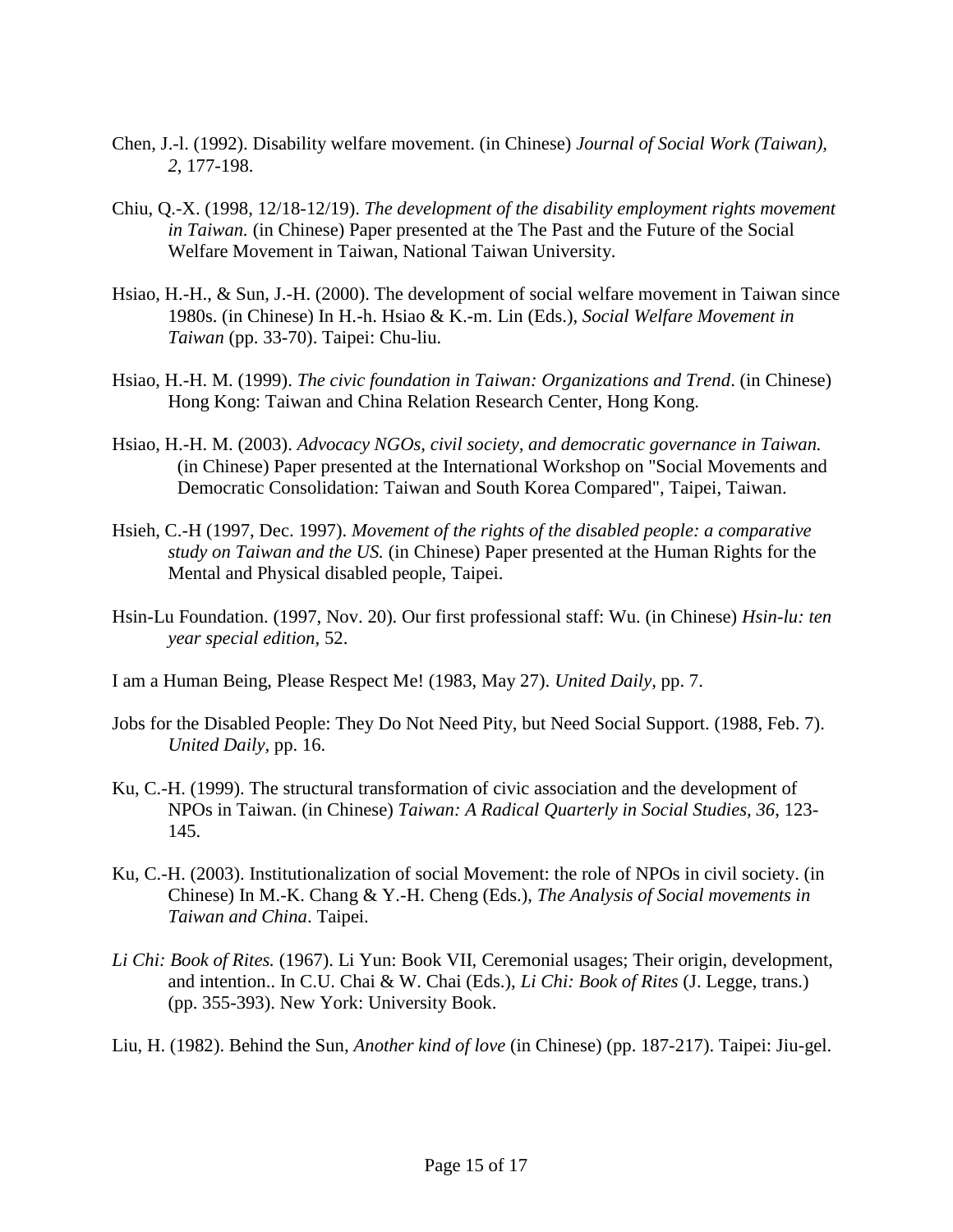- Liu, H. (2004). *Liu Hsia: Autobiography (Xia Feng Chang Liu)*. (in Chinese) Taipei: Jiu-Gel Publisher.
- Luo, R. S. (1993). The development and operations of the Parents' Organization for People with Mental Handicap: From the community organization perspective. (in Chinese) *Soochow Sociological Review, 2*, 147-173.
- Ma, J.-H. (1995). *The development of Parents' Organization for persons with intellectual disabilities and its interaction with social work professionals in Taiwan.* (in Chinese) Unpublished Master, National Taiwan University, Taipei.
- Minister of Interior & Eden Foundation. (2002). *Country report (Taiwan) to the Regional NGO Network for the Promotion of the Asian & Pacific Decade of Disabled Persons*. Japan: Regional NGO Network for the Promotion of the Asian & Pacific Decade of Disabled Persons.
- Stone, E. (1999). Modern slogan, ancient script: impairment and disability in the Chinese language. In M. Corker & S. French (Eds.), *Disability Discourse* (pp. 136-147). Buckingham & Philadelphia: Open University Press.
- Sun, Y.-S. (2004). *Their choice or the state's negligence? An examination on the politicaleconomic context behind the rise and fall of unregistered institutions for the mentally disabled persons.* (in Chinese) Unpublished Master, Shih-Sin, Taipei.
- Xie, E.-D., & Liu, J.-Q. (2000, May 16). Disabled resident in handcuff: The inhumane condition of unregistered institution*. United Daily,* pp. 10.

Where is Home for Disabled Children? (1983, June 26). *United Daily,* pp. 3.

Yu, H.-M. (1986, June). Tears for people in pain. *Humanity,* 18-31.